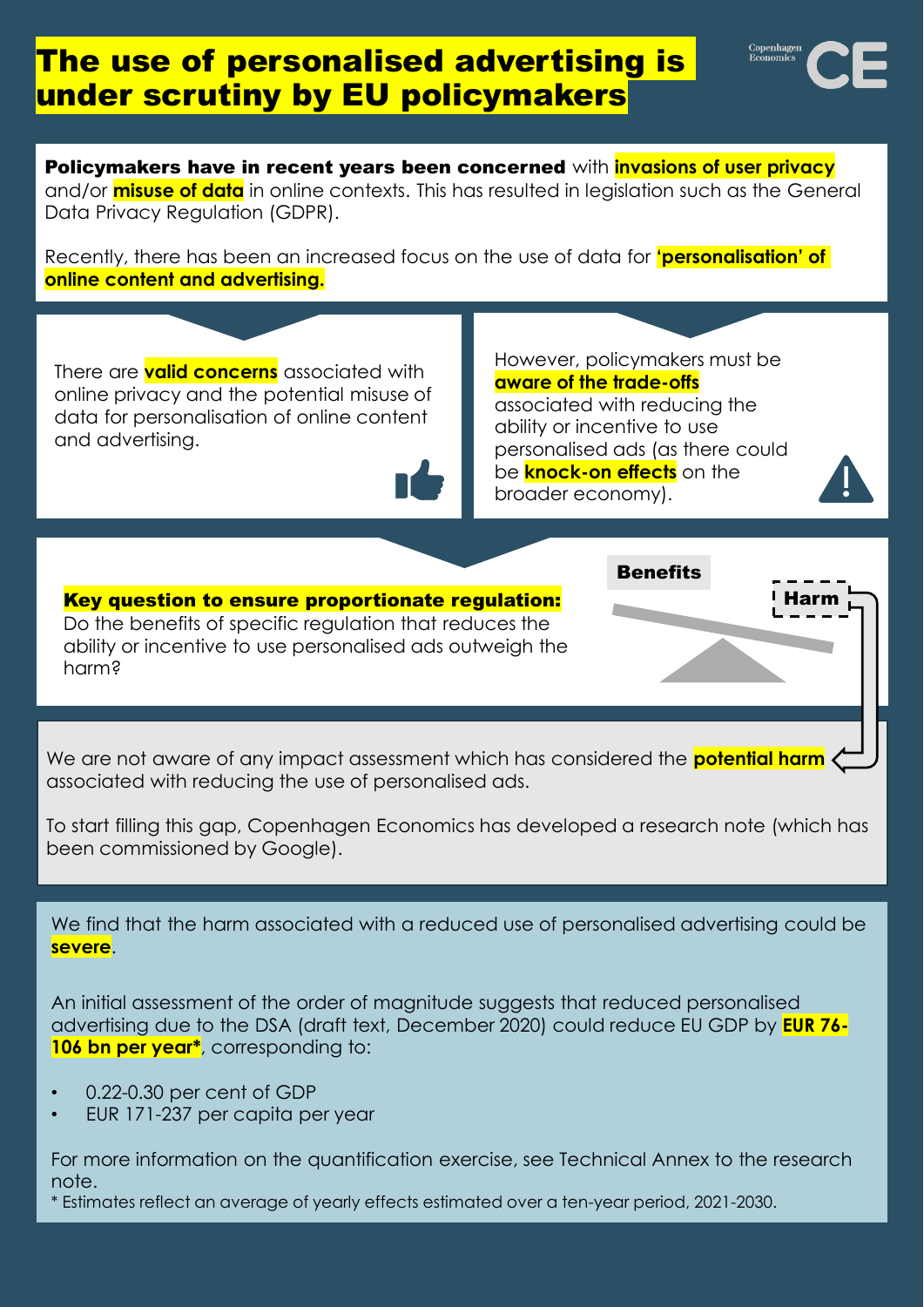### Reduced personalised advertising could harm EU businesses and consumers



#### Advertising plays a very large role in the economy.

In 2019, EU businesses spent **EUR 65 bn**  on digital ads, corresponding to EUR 146 per capita.

Many digital ads are **'personalised'** based on user data.

Personalisation provides an **effective** way for companies to reach the audience that is most likely to have an interest in their products.

### Reduced personalised advertising would change the way the internet works and have widespread impacts across the economy



**Many markets** across the economy would be affected (any market where firms otherwise use personalised ads): Fast-moving consumer goods, cars, luxury goods, services, …